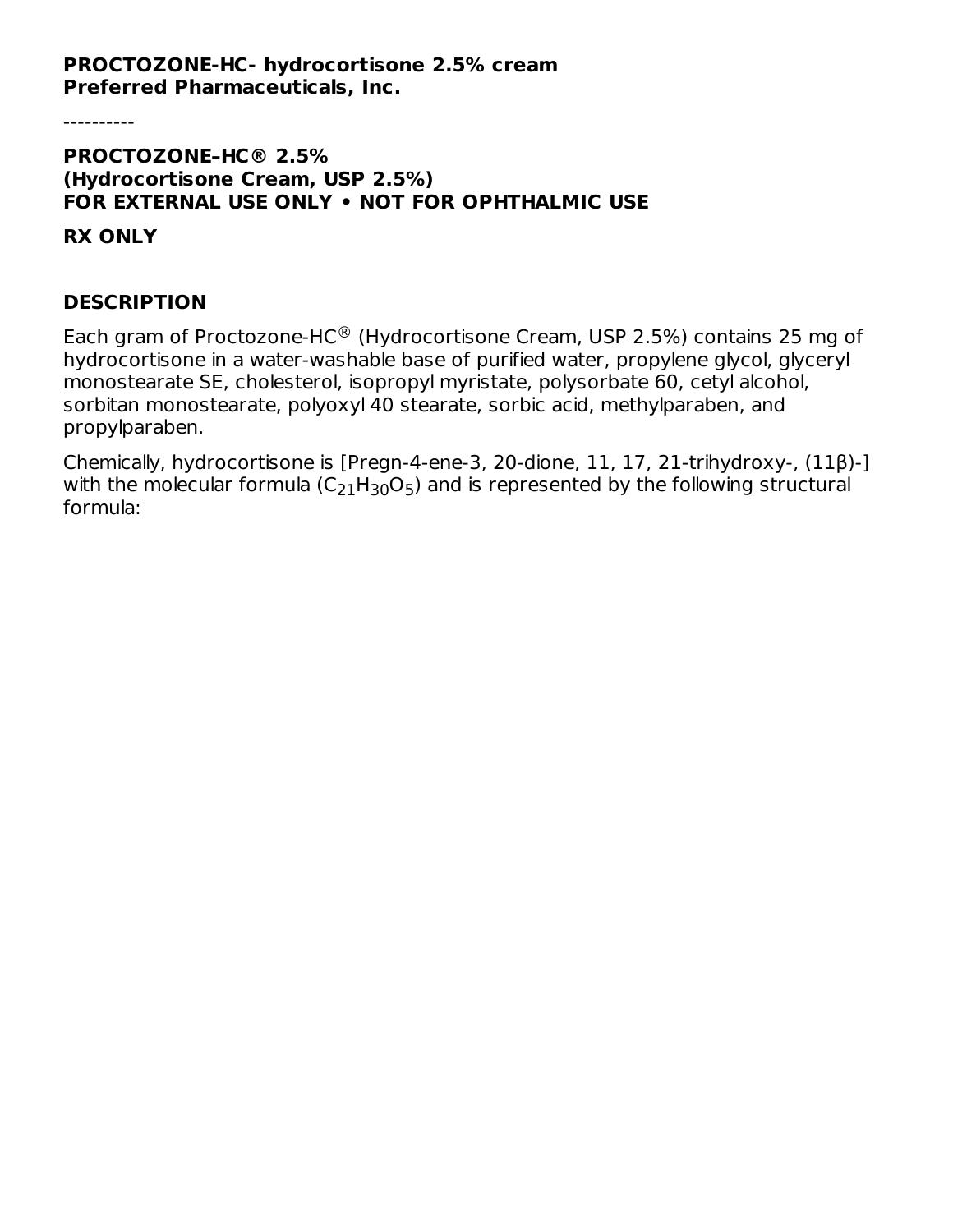

Its molecular weight is 362.46 and its CAS Registry Number is 50-23-7. The topical corticosteroids, including hydrocortisone, constitute a class of primarily synthetic steroids used as anti-inflammatory and antipruritic agents.

# **CLINICAL PHARMACOLOGY**

Topical corticosteroids share anti-inflammatory, antipruritic, and vasoconstrictive actions. The mechanism of anti-inflammatory activity of the topical corticosteroids is unclear. Various laboratory methods, including vasoconstrictor assays, are used to compare and predict potencies and/or clinical efficacies of the topical corticosteroids. There is some evidence to suggest that a recognizable correlation exists between vasoconstrictor potency and therapeutic efficacy in man.

**Pharmacokinetics:** The extent of percutaneous absorption of topical corticosteroids is determined by many factors including the vehicle, the integrity of the epidermal barrier, and the use of occlusive dressings.

Topical corticosteroids can be absorbed from normal intact skin. Inflammation and/or other disease processes in the skin increase percutaneous absorption. Occlusive dressings substantially increase the percutaneous absorption of topical corticosteroids.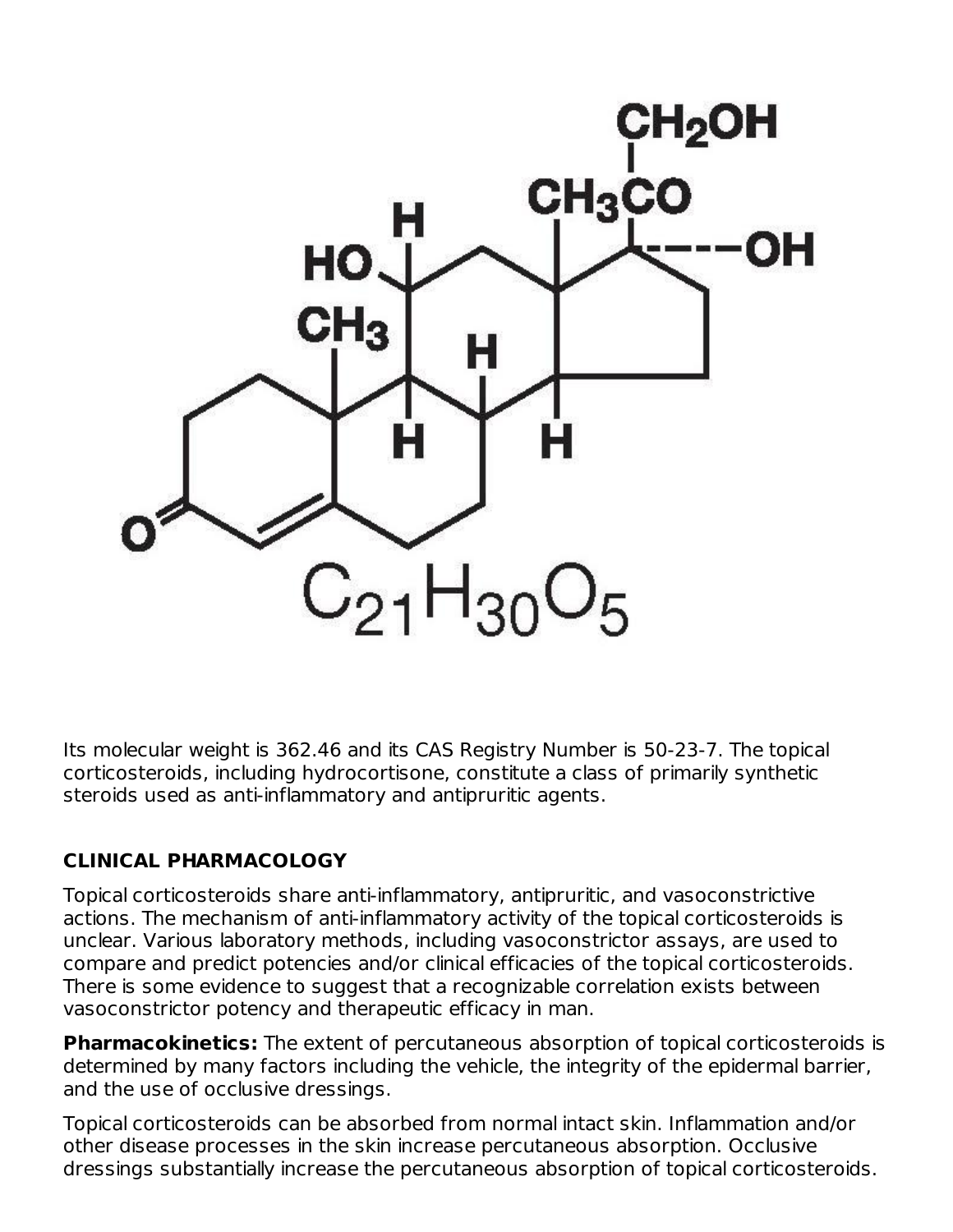Thus, occlusive dressings may be a valuable therapeutic adjunct for treatment of resistant dermatoses.

### (see **DOSAGE AND ADMINISTRATION.**)

Once absorbed through the skin, topical corticosteroids are handled through pharmacokinetic pathways similar to systemically administered corticosteroids. Corticosteroids are bound to plasma proteins in varying degrees. Corticosteroids are metabolized primarily in the liver and are then excreted by the kidneys. Some of the topical corticosteroids and their metabolites are also excreted into the bile.

### **INDICATIONS AND USAGE**

Topical corticosteroids are indicated for the relief of the inflammatory and pruritic manifestations of corticosteroid-responsive dermatoses.

### **CONTRAINDICATIONS**

Topical corticosteroids are contraindicated in those patients with a history of hypersensitivity to any of the components of the preparation.

### **PRECAUTIONS**

**General:** Systemic absorption of topical corticosteroids has produced reversible hypothalamic-pituitary-adrenal (HPA) axis suppression, manifestations of Cushing's syndrome, hyperglycemia, and glucosuria in some patients.

Conditions which augment systemic absorption include the application of the more potent steroids, use over large surface areas, prolonged use, and the addition of occlusive dressings. Therefore, patients receiving a large dose of a potent topical steroid applied to a large surface area or under an occlusive dressing should be evaluated periodically for evidence of HPA axis suppression by using the urinary free cortisol and ACTH stimulation tests. If HPA axis suppression is noted, an attempt should be made to withdraw the drug, to reduce the frequency of application, or to substitute a less potent steroid.

Recovery of HPA axis function is generally prompt and complete upon discontinuation of the drug. Infrequently, signs and symptoms of steroid withdrawal may occur, requiring supplemental systemic corticosteroids.

Children may absorb proportionally larger amounts of topical corticosteroids and thus be more susceptible to systemic toxicity (see **PRECAUTIONS: Pediatric Use**).

If irritation develops, topical corticosteroids should be discontinued and appropriate therapy instituted. In the presence of dermatological infections, the use of an appropriate antifungal or antibacterial agent should be instituted. If a favorable response does not occur promptly, the corticosteroid should be discontinued until the infection has been adequately controlled.

**Information for the Patient:** Patients using topical corticosteroids should receive the following information and instructions: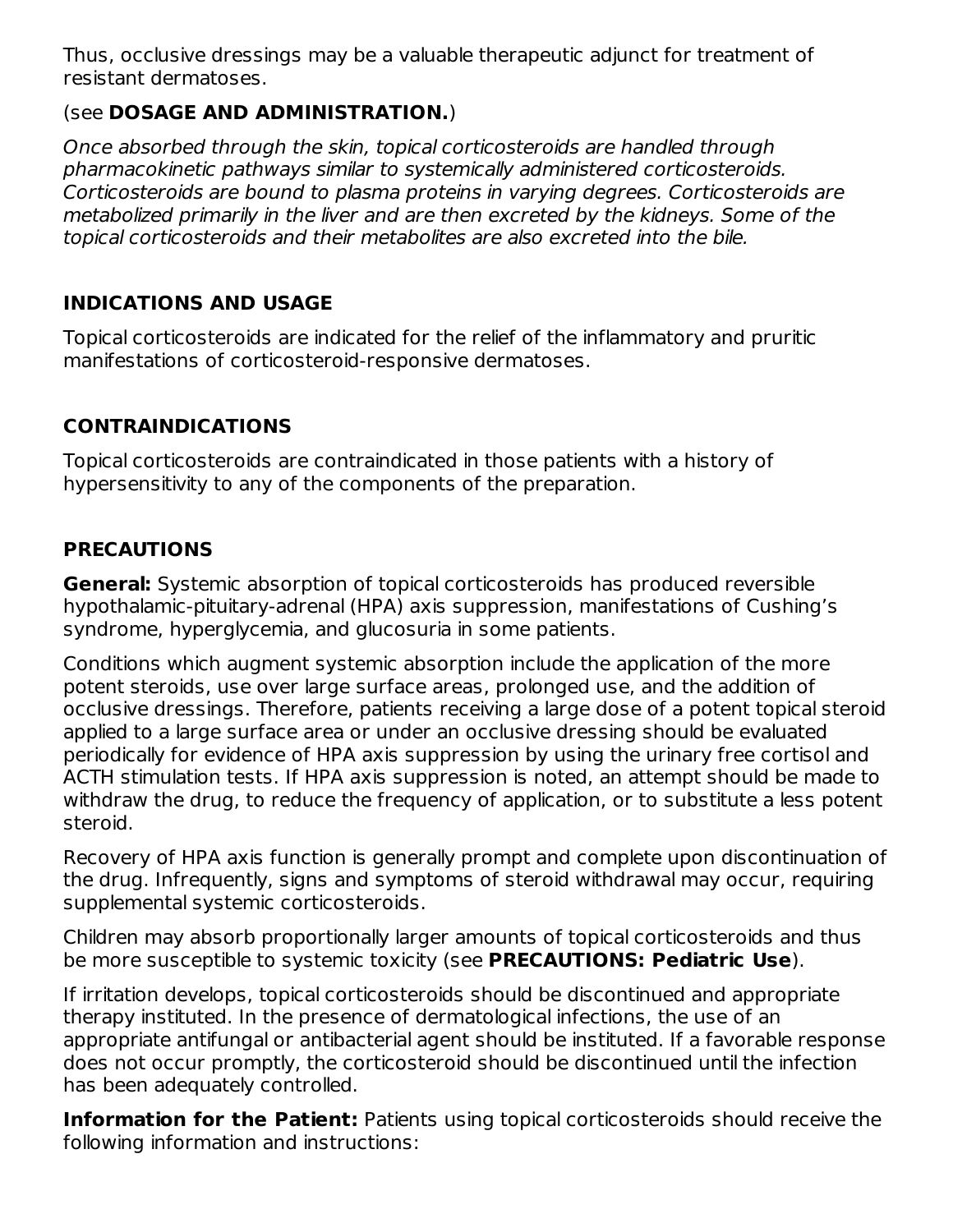- 1. This medication is to be used as directed by the physician. It is for external use only. Avoid contact with the eyes.
- 2. Patients should be advised not to use this medication for any disorder other than for which it was prescribed.
- 3. The treated skin area should not be bandaged or otherwise covered or wrapped as to be occlusive unless directed by the physician.
- 4. Patients should report any signs of local adverse reactions, especially under occlusive dressing.
- 5. Parents of pediatric patients should be advised not to use tight-fitting diapers or plastic pants on a child being treated in the diaper area, as these garments may constitute occlusive dressings.

**Laboratory Tests:** The following tests may be helpful in evaluating the HPA axis suppression:

Urinary free cortisol test ACTH stimulation test

**Carcinogenesis, Mutagenesis and Impairment of Fertility:** Long-term animal studies have not been performed to evaluate the carcinogenic potential or the effect on fertility of topical corticosteroids. Studies to determine mutagenicity with prednisolone and hydrocortisone have revealed negative results.

**Pregnancy:**Teratogenic Effects: Pregnancy Category C: Corticosteroids are generally teratogenic in laboratory animals when administered systemically at relatively low dosage levels. The more potent corticosteroids have been shown to be teratogenic after dermal application in laboratory animals. There are no adequate and well-controlled studies in pregnant women on teratogenic effects from topically applied corticosteroids. Therefore, topical corticosteroids should be used during pregnancy only if the potential benefit justifies the potential risk to the fetus. Drugs of this class should not be used extensively on pregnant patients, in large amounts, or for prolonged periods of time.

**Nursing Mothers:** It is not known whether topical administration of corticosteroids could result in sufficient systemic absorption to produce detectable quantities in breast milk. Systemically administered corticosteroids are secreted into breast milk in quantities not likely to have a deleterious effect on the infant. Nevertheless, caution should be exercised when topical corticosteroids are administered to a nursing woman.

**Pediatric Use:** Pediatric patients may demonstrate greater susceptibility to topical corticosteroid-induced HPA axis suppression and Cushing's syndrome than mature patients because of a larger skin surface area to body weight ratio. Hypothalamicpituitary-adrenal (HPA) axis suppression, Cushing's syndrome, and intracranial hypertension have been reported in pediatric patients receiving topical corticosteroids. Manifestations of adrenal suppression in pediatric patients include linear growth retardation, delayed weight gain, low plasma cortisol levels, and absence of response to ACTH stimulation. Manifestations of intracranial hypertension include bulging fontanelles, headaches, and bilateral papilledema. Administration of topical corticosteroids to pediatric patients should be limited to the least amount compatible with an effective therapeutic regimen. Chronic corticosteroid therapy may interfere with the growth and development of pediatric patients.

#### **ADVERSE REACTIONS**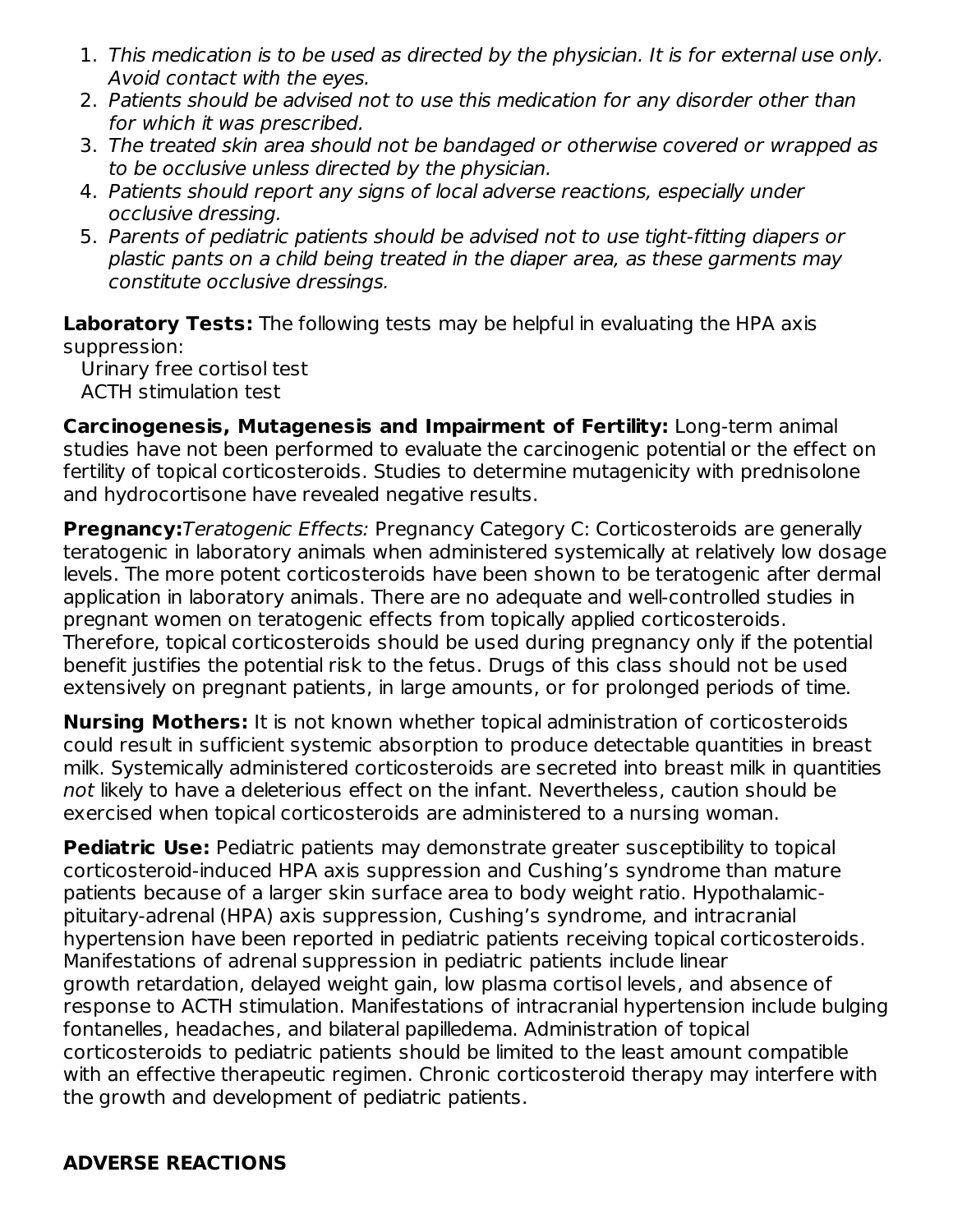The following local adverse reactions are reported infrequently with topical corticosteroids, but may occur more frequently with the use of occlusive dressings. These reactions are listed in an approximate decreasing order of occurrence: burning, itching, irritation, dryness, folliculitis, hypertrichosis, acneiform eruptions, hypopigmentation, perioral dermatitis, allergic contact dermatitis, maceration of the skin, secondary infection, skin atrophy, striae, and miliaria. To report **SUSPECTED ADVERSE REACTIONS** contact Rising Pharmaceuticals at 1-866-562-4597 or FDA at 1- 800-FDA-1088 or www.fda.gov/medwatch.

### **OVERDOSAGE**

Topically applied corticosteroids can be absorbed in sufficient amounts to produce systemic effects (see **PRECAUTIONS**).

### **DOSAGE AND ADMINISTRATION**

Topical corticosteroids are generally applied to the affected area as a thin film from two to four times daily depending on the severity of the condition. Occlusive dressings may be used for the management of psoriasis or recalcitrant conditions. If an infection develops, the use of occlusive dressings should be discontinued and appropriate antimicrobial therapy instituted.

#### **HOW SUPPLIED**

PROCTOZONE-HC<sup>®</sup> 2.5% (Hydrocortisone Cream, USP 2.5%) Tubes containing 30 g (1.1 oz) NDC 68788-7091-3

#### **Storage**

Keep tightly closed. Store at 20 $^{\circ}$  – 25 $^{\circ}$  C (68 $^{\circ}$  – 77 $^{\circ}$  F) excursion permitted to 15 $^{\circ}$  – 30 $^{\circ}$ C (59° – 86° F) [See USP Controlled Room Temperature]. Keep out of the reach of children.

| Manufactured for:            | Manufactured by:        |
|------------------------------|-------------------------|
| Rising Pharmaceuticals, Inc. | Lyne Laboratories, Inc. |
| Saddle Brook, NJ 07663       | Brockton, MA 02301      |

#### R2-11/17

#### **Relabeled By: Preferred Pharmaceuticals Inc.**

**———Principal Display Panel———**

**Proctozone-HC 2.5% ®(Hydrocortisone Cream, USP 2.5%)**

#### **Rx only**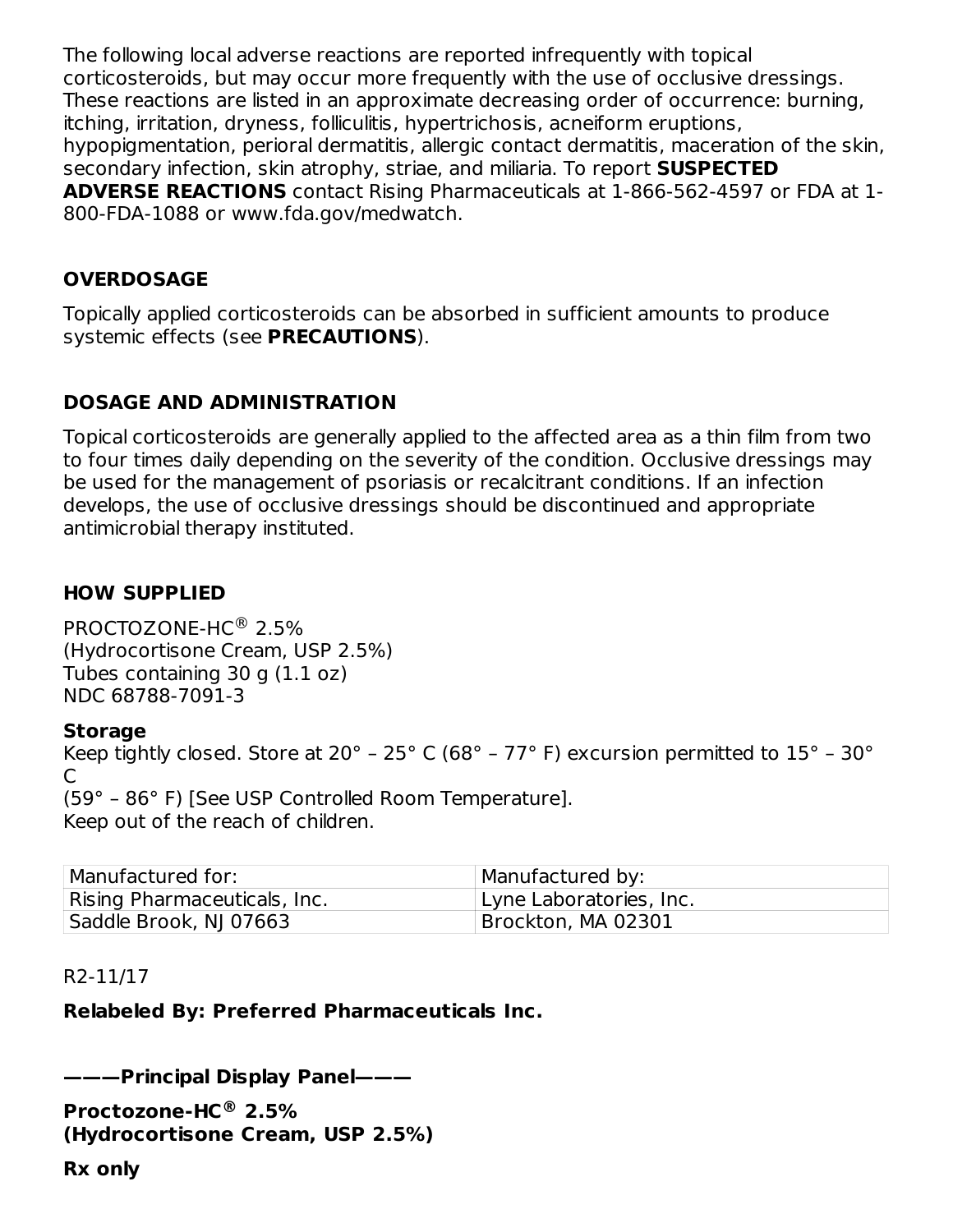### **For External Use Only Not for Ophthalmic Use**

# **30 g (1.1 oz) Tube**

 $\sim$   $\sim$ 

| Proctozone-HC <sup>®</sup><br>2.5% Cream                                                                                                                                                                                                                                                                                                                                                                              | <b>PREFERRED</b><br>Available, Ca 82807<br><b>Pharmaceuticals, Inc.</b> | CAUTION: Federal law PROHIBITS transfer of<br>this drug to any person other thean the patient for<br>whom it was prescribed | Proctozone-HC® 2.5% Cream<br>Qty: Ins:<br>Lot#: Bat#:<br>Prod# (NDC): | Log     |
|-----------------------------------------------------------------------------------------------------------------------------------------------------------------------------------------------------------------------------------------------------------------------------------------------------------------------------------------------------------------------------------------------------------------------|-------------------------------------------------------------------------|-----------------------------------------------------------------------------------------------------------------------------|-----------------------------------------------------------------------|---------|
| Generic for:Proctosol HC<br>Each gram contains: 25mg of hydrocortisone<br>in a water-washable base<br>Pkg Size: Exp Date:<br>Loff:<br>Batch#:                                                                                                                                                                                                                                                                         | 旨<br>Ξ                                                                  | 驧識<br>vece<br>Espanol                                                                                                       | Proctozone-HC® 2.5% Cream<br>Qty: Ins:<br>Lot#: Bat#:<br>Prod# (NDC): | Chart   |
| Ins:<br>Mfg: Rising Pharmaceuticals, Inc.<br>Prod#:<br>$\begin{array}{c} \textbf{Warning} \\ \textbf{Key out of the reach of children.} \\ \textbf{Avoid contact with eyes}, \textbf{Sve,} 100--300\_205\_000\_205\_000\_205\_000\_205\_000\_205\_000\_205\_000\_205\_000\_205\_000\_205\_000\_205\_000\_205\_000\_205\_000\_205\_000\_205\_000\_205\_000\_205\_000\_205\_000\_205\_000\_205\_000\_205\_000\_205\_00$ | Directions English<br>$\bar{\mathbf{u}}$<br>externally                  | ciones<br>ente                                                                                                              | Proctozone-HC® 2.5% Cream<br>Qty:<br>Insurance NDC:<br>Lot#: Bat#:    | Billing |
| <b>formation</b><br>. .                                                                                                                                                                                                                                                                                                                                                                                               | day<br><b>Apply</b><br>$\sigma$<br>8                                    | <b>Instru</b><br>Б<br>ō<br>pliqu<br>ರ<br>൹<br>$\mathsf{C}$                                                                  | Proctozone-HC® 2.5% Cream<br>Qty: Ins:<br>Lot#: Bat#:<br>Prod# (NDC): | Patient |

| <b>PROCTOZONE-HC</b> |  |  |
|----------------------|--|--|
|----------------------|--|--|

hydrocortisone 2.5% cream

| <b>Product Information</b>                                          |                                          |                              |  |                                   |                  |
|---------------------------------------------------------------------|------------------------------------------|------------------------------|--|-----------------------------------|------------------|
| <b>Product Type</b>                                                 | <b>HUMAN PRESCRIPTION</b><br><b>DRUG</b> | <b>Item Code</b><br>(Source) |  | NDC:68788-7091(NDC:64980-<br>324) |                  |
| <b>Route of Administration</b>                                      | <b>TOPICAL</b>                           |                              |  |                                   |                  |
|                                                                     |                                          |                              |  |                                   |                  |
| <b>Active Ingredient/Active Moiety</b>                              |                                          |                              |  |                                   |                  |
|                                                                     | <b>Ingredient Name</b>                   |                              |  | <b>Basis of Strength</b>          | <b>Strength</b>  |
| HYDROCORTISONE (UNII: W4X0X7BPJ) (HYDROCORTISONE - UNII: W4X0X7BPJ) |                                          |                              |  | <b>HYDROCORTISONE</b>             | $25$ mg in $1$ g |
|                                                                     |                                          |                              |  |                                   |                  |
| <b>Inactive Ingredients</b>                                         |                                          |                              |  |                                   |                  |
| <b>Ingredient Name</b>                                              |                                          |                              |  | <b>Strength</b>                   |                  |
| <b>WATER (UNII: 059QF0KO0R)</b>                                     |                                          |                              |  |                                   |                  |
| <b>PROPYLENE GLYCOL (UNII: 6DC90167V3)</b>                          |                                          |                              |  |                                   |                  |
| <b>GLYCERYL MONOSTEARATE (UNII: 2300U9XXE4)</b>                     |                                          |                              |  |                                   |                  |
| CHOLESTEROL (UNII: 97C5T2UQ7J)                                      |                                          |                              |  |                                   |                  |
| <b>ISOPROPYL MYRISTATE (UNII: ORE8K4LNJS)</b>                       |                                          |                              |  |                                   |                  |
| POLYSORBATE 60 (UNII: CAL22UVI4M)                                   |                                          |                              |  |                                   |                  |
| <b>CETYL ALCOHOL (UNII: 936JST6JCN)</b>                             |                                          |                              |  |                                   |                  |
| <b>SORBITAN MONOSTEARATE (UNII: NVZ 410H58X)</b>                    |                                          |                              |  |                                   |                  |
| POLYOXYL 40 STEARATE (UNII: 13A4J4NH9I)                             |                                          |                              |  |                                   |                  |
| <b>SORBIC ACID (UNII: X045W989B)</b>                                |                                          |                              |  |                                   |                  |
| <b>METHYLPARABEN (UNII: A2I8C7HI9T)</b>                             |                                          |                              |  |                                   |                  |
| PROPYLPARABEN (UNII: Z8IX2SC10H)                                    |                                          |                              |  |                                   |                  |